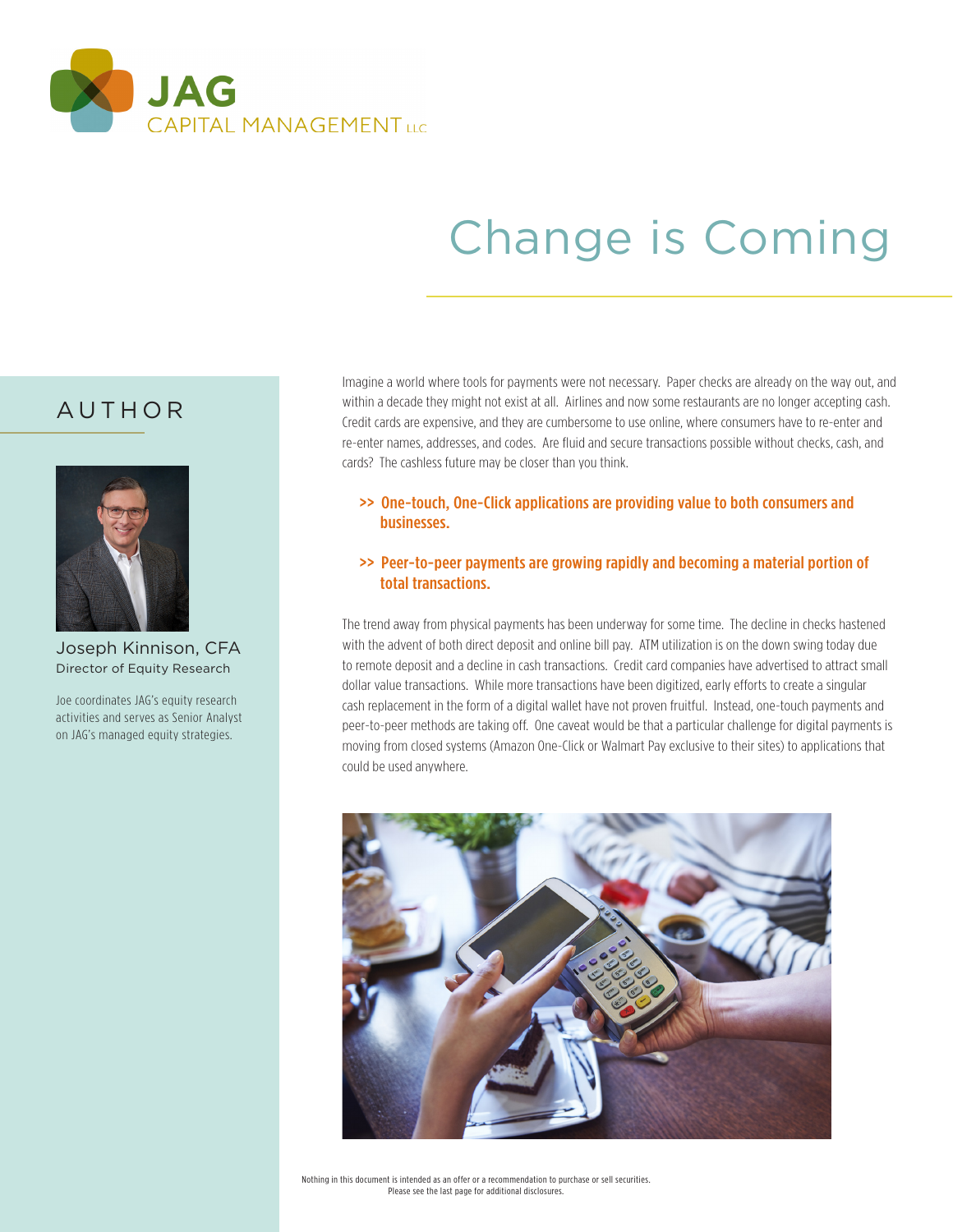## Empty Wallets

Digital wallets, stores of financial information on a mobile device, have seen low utilization rates and scant use. Apple Pay is the most popular digital wallet, and only 13% of Apple users have even opened the application. Staying with Apple Pay, only recently have 3% of users embraced the platform. The blue line in the chart below shows a long, slow adoption rate defying Apple CEO Tim Cook who recently said that he hopes to be alive "to see the elimination of money." Samsung Pay and Android Pay show even lower rates of consumer acceptance. Walmart Pay has a better adoption rate, so perhaps a tie between wallet and where the wallet is used in a closed system creates utility for the consumer. By measures of adoption rate and utilization rate, digital wallets have been a disappointment. A few banks are trying to counter digital wallet avoidance with more fully featured digital bank accounts. JP Morgan just launched its "Finn" digital banking product on a national basis, giving incentives to pay bills, transfer money between accounts, and make peer-to-peer payments. Despite new initiatives, digital wallets have not resonated with customers yet. So, why do we think the move away from cash is hastening? See below.



#### **Percentage of Respondents that Used the Wallet**



2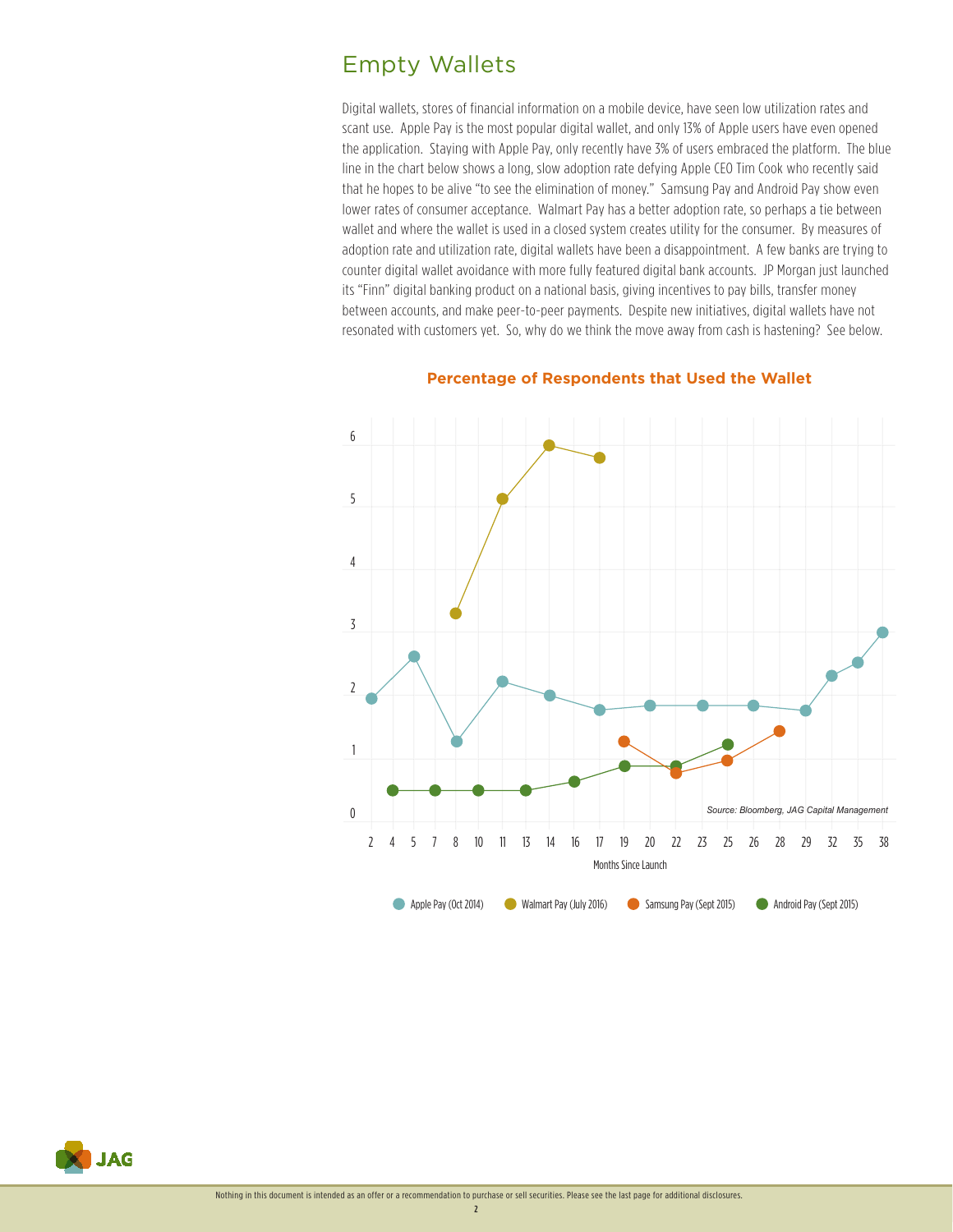## Singular Clicks

One of the ideas behind the digital wallet is that consumers could pay for transactions with the swipe of a cell phone, no entering name, address, code data and no waiting endlessly for a chip card to process. Wallets do seem to have this "one-touch" utility, but there are concerns about ultimate security of storing financial data on one's mobile device. Getting away from the digital wallet format, one-touch payments are popular with both consumers and vendors. One-touch payments have a significantly higher conversion rate than other payment forms. For example, in a May 2017 study comScore found that PayPal Checkout converts a sale nearly 89% of the time, an 82% higher rate than other payment methods. Said another way, about 49% of cash, check, and credit card sales are completed once a consumer reaches the check-out; whereas, 89% of PayPal one-touch sales are completed at check-out. That's a material difference with customers showing a clear preference for not having to fill-out forms or to collect change.

Amazon was the first to develop "One-Click" technology, and it is believed to have increased their conversion rates by 5%. Amazon's technology was patented, and the patent expired in early 2018. As a result, several large internet companies, including Microsoft and Facebook, are launching one-touch/ one-click capabilities near term. This could be a big year for single click purchase growth. Consumers appear to be comfortable with digital payments within a retailer's environment (WMT, AMZN). Think of it like a store branded credit card. Outside of those store fronts, conversion rates are very high for onetouch digital payment systems that span websites. The degree of difference in those conversion rates may reveal how well liked, and how limited broad singular click technologies may be. One touch buying eliminates the need for cash or check, and the credit card connections, if present, are not readily visible to the consumer. Frictionless and cashless.

## Peer 2 Peer

Peer-to-peer (P2P) payments are one of the fastest growing segments of the payments market, with growth near 75% in the past year. Typical P2P transfers would be a parent paying allowance to a child or two friends splitting a dinner check. Two companies dominate P2P payments, Zelle and Venmo. Reports suggest that Zelle has about 60% market share and that Venmo has about 30% market share, leaving a scant 10% for a half dozen competitors. Zelle is owned by a consortium of banks and most of their P2P transfers result from moves between accounts within the banks. Zelle benefits from being transaction cost free. Venmo leads in P2P payments between different banks. They charge a 3% fee for the service, and provide social media content in conjunction with the transaction.

Peer-to-peer transactions are thought to make up about 11% of the domestic payments market today. Although consumers appear to be adopting the money transfer technology in droves, the providers of the service do not yet have a sustainable business model. Zelle is a loss leader for the banks, and Venmo refused to commit to a date when it would expect to begin generating profits. As for moving away from cash, checks, and charges, both Zelle and Venmo require either a bank account or a credit card to be attached to the account. That split will likely result in fewer credit cards over time.

## Conclusion

Although digital wallets have not caught on, digital payments seem to have a high utility implementation in one-touch and a rapid escalation in peer-to-peer. With these successful digital applications, a cashless future may be close at hand.